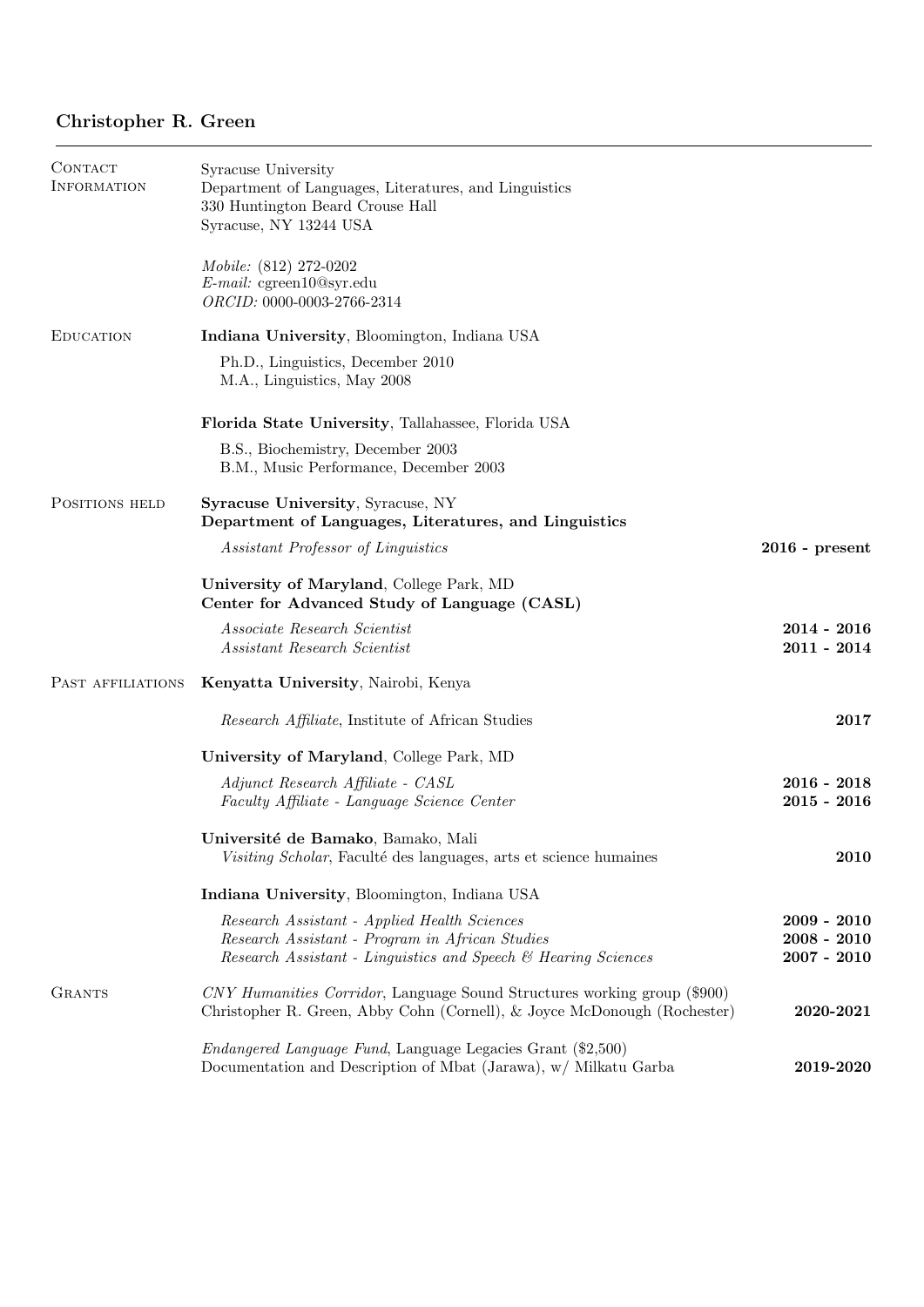|                                            | CNY Humanities Corridor, Language Sound Structures working group (\$1,500)<br>Christopher R. Green, Abby Cohn (Cornell), & Joyce McDonough (Rochester)                                                                                                                                                                                                     | 2019-2020     |
|--------------------------------------------|------------------------------------------------------------------------------------------------------------------------------------------------------------------------------------------------------------------------------------------------------------------------------------------------------------------------------------------------------------|---------------|
|                                            | <i>Syracuse University</i> , Collaboration for Unprecedented Success and Excellence (CUSE) Grant<br>"Language Matters," Co-I Christopher Green, PI Gail Bulman                                                                                                                                                                                             | 2019-2020     |
|                                            | US National Science Foundation, Collaborative Research Grant: Structure and tone in Luyia,<br>PIs Christopher R. Green (\$42,537 - University of Maryland, #1355394; \$28,538 - Syracuse Univer-<br>sity, $\#1707474$ ), Michael R. Marlo (\$343,479 - University of Missouri, $\#1355750$ ), and<br>Michael Diercks (\$62,227 - Pomona College, #1355749) | 2014-2020     |
|                                            | US National Science Foundation, Doctoral Dissertation Improvement Grant #1023781<br>Co-PIs Samuel Obeng and Stuart Davis, (\$12,000)                                                                                                                                                                                                                       | 2010          |
| FELLOWSHIPS                                | Wenner-Gren Foundation, Guest Scientist Fellow (43.000 SEK)<br>University of Gothenburg, Sweden                                                                                                                                                                                                                                                            | ${\bf 2019}$  |
|                                            | <i>Mellon Foundation</i> , New Directions Fellowship (not awarded)<br>internal candidate, Syracuse University                                                                                                                                                                                                                                              | 2018          |
|                                            | US National Institutes of Health, Pre-Doctoral Fellow<br>Training Grant in Speech, Hearing, and Sensory Communication, (DC-000012)                                                                                                                                                                                                                         | $2009 - 2010$ |
|                                            | US Department of Education, Academic Year Fellow<br>Advanced Bambara                                                                                                                                                                                                                                                                                       | $2008 - 2009$ |
|                                            | US Department of Education, Summer Fellow<br>Elementary KiSwahili                                                                                                                                                                                                                                                                                          | 2008          |
|                                            | US Department of Education, Academic Year Fellow<br>Intermediate Bambara                                                                                                                                                                                                                                                                                   | $2007 - 2008$ |
|                                            | US Department of Education, Academic Year Fellow<br>Elementary Bambara                                                                                                                                                                                                                                                                                     | $2006 - 2007$ |
| CONTRACTS                                  | US Department of Defense, DO0091, Support for Languages Spoken in Volatile Regions<br>PI Christopher R Green $(\$400,000)$                                                                                                                                                                                                                                 | $2015 - 2016$ |
|                                            | US Department of Defense, DO0050, Future Needs and Capabilities Strategy for Africa<br>Co-PIs Christopher R. Green and Michelle E. Morrison (\$1,686,577)                                                                                                                                                                                                  | $2013 - 2015$ |
|                                            | US Department of Defense, TTO 1001, Improving Capabilities for Under-Resourced Languages<br>Co-PIs Christopher R. Green and Michelle E. Morrison (\$725,047)                                                                                                                                                                                               | $2012 - 2013$ |
|                                            | US Department of Defense, TTO 7001-1228, Resourcing African Languages<br>Co-PIs Tristan M. Purvis and Christopher R. Green (\$973,637)                                                                                                                                                                                                                     | $2011 - 2012$ |
| <b>JOURNAL ARTICLES</b><br>(PEER-REVIEWED) | [In publications and presentations, * denotes Syracuse University student]                                                                                                                                                                                                                                                                                 |               |
|                                            | Michael Diercks & Christopher R. Green. accepted. Clarifying the position of preverbal subjects:<br>Subject pronoun doubling in Luwanga. Studies in African Linguistics.                                                                                                                                                                                   |               |
|                                            | <b>Christopher R. Green.</b> 2021. On the link between onset clusters and codas in Mbat (Jarawan<br>Bantu). Natural Language & Linguistic Theory 39(1), 97-122. doi:10.1007/s11049-020-09469-9.                                                                                                                                                            |               |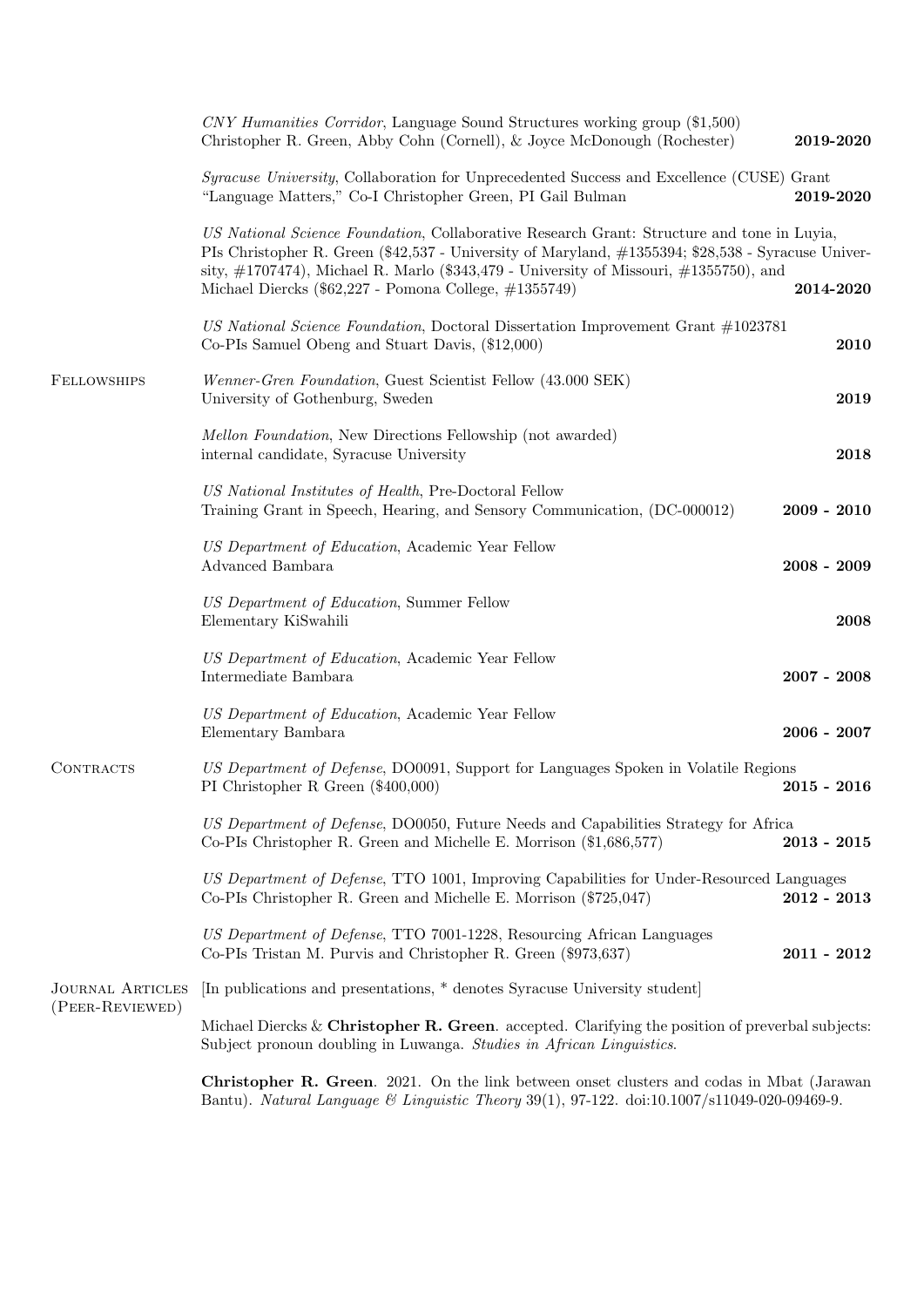Christopher R. Green. 2020. Harmony and disharmony in Mbat (Jarawan Bantu) verbs. Linguistique et langues africaines 6, 43-72.

Christopher R. Green & Abbie E. Hantgan-Sonko. 2019. A feature geometric approach to Bondu-so vowel harmony. Glossa 4(1), 35. doi: 10.5334/gjgl.793 [29 pages]

Christopher R. Green & Michelle E. Morrison. 2018. On the morphophonology of domains in Somali verbs and nouns. *Brill's Annual of Afroasiatic Languages and Linguistics* 10(2), 200-237. doi: 10.1163/18776930-01002002.

Christopher R. Green 2018. A survey of word-level replacive tonal patterns in Western Mande. Mandenkan 59, 67-108.

Jonathan C. Anderson, Christopher R. Green & Samuel G. Obeng. 2018. On the expression of diminutivity in Susu. Journal of West African Languages  $45(1)$ , 59-77.

Christopher R. Green & Jennifer Hill Boutz. 2016. A prosodic perspective on the assignment of tonal melodies to Arabic loanwords in Bambara. Mandenkan 56, 29-76.

Christopher R. Green & Michelle E. Morrison. 2016. Somali wordhood and its relationship to prosodic structure. Morphology 26(1), 3-32. doi: 10.1007/s11525-015-9268-x.

Christopher R. Green. 2015. The foot domain in Bambara. 2015. Language 91(1), e1-e26.

Kristopher Ebarb, Christopher R. Green & Michael R. Marlo. 2014. Luyia tonal melodies. Africana Linguistica 20, 121-143.

Christopher R. Green, Stuart Davis, Boubacar Diakite & Karen Baertsch. 2014. On the role of margin phonotactics in Colloquial Bamana complex syllables. Natural Language & Linguistic Theory 32(2), 499-536. doi: 10.1007/s11049-013-9208-6.

Christopher R. Green, Michelle E. Morrison, Nikki B. Adams, Erin Smith Crabb, Evan Jones & Valerie L. Novak. 2014. An annotated bibliography of reference and pedagogical resources for standard Somali. Electronic Journal of Africana Bibliography 15, 1-33.

Christopher R. Green, Jonathan C. Anderson & Samuel G. Obeng. 2013. Interacting tonal processes in Susu. Mandenkan 50, 61-84.

Christopher R. Green. 2013. Formalizing the prosodic word domain in Bambara tonology. Journal of West African Languages 40(1), 3-20.

Daniel A. Dinnsen, Michael C. Dow, Judith A. Gierut, Michele L. Morrisette & Christopher R. Green. 2013. The coronal fricative problem. Lingua 131, 151-178.

Tristan M. Purvis, Christopher R. Green & Gregory K. Iverson. 2012. Prioritizing African languages: Challenges to macro-level planning for resourcing and capacity building. Journal of the National Council of Less Commonly Taught Languages 11, 1-30.

Daniel A. Dinnsen, Christopher R. Green, Judith A. Gierut & Michele L. Morrisette. 2011. On the anatomy of a chain shift. Journal of Linguistics 47, 275-299.

Daniel A. Dinnsen, Christopher R. Green, Michele L. Morrisette & Judith A. Gierut. 2011. On the interaction of velar fronting and labial harmony. Clinical Linguistics  $\mathcal{B}$  Phonetics 25(3), 231-251.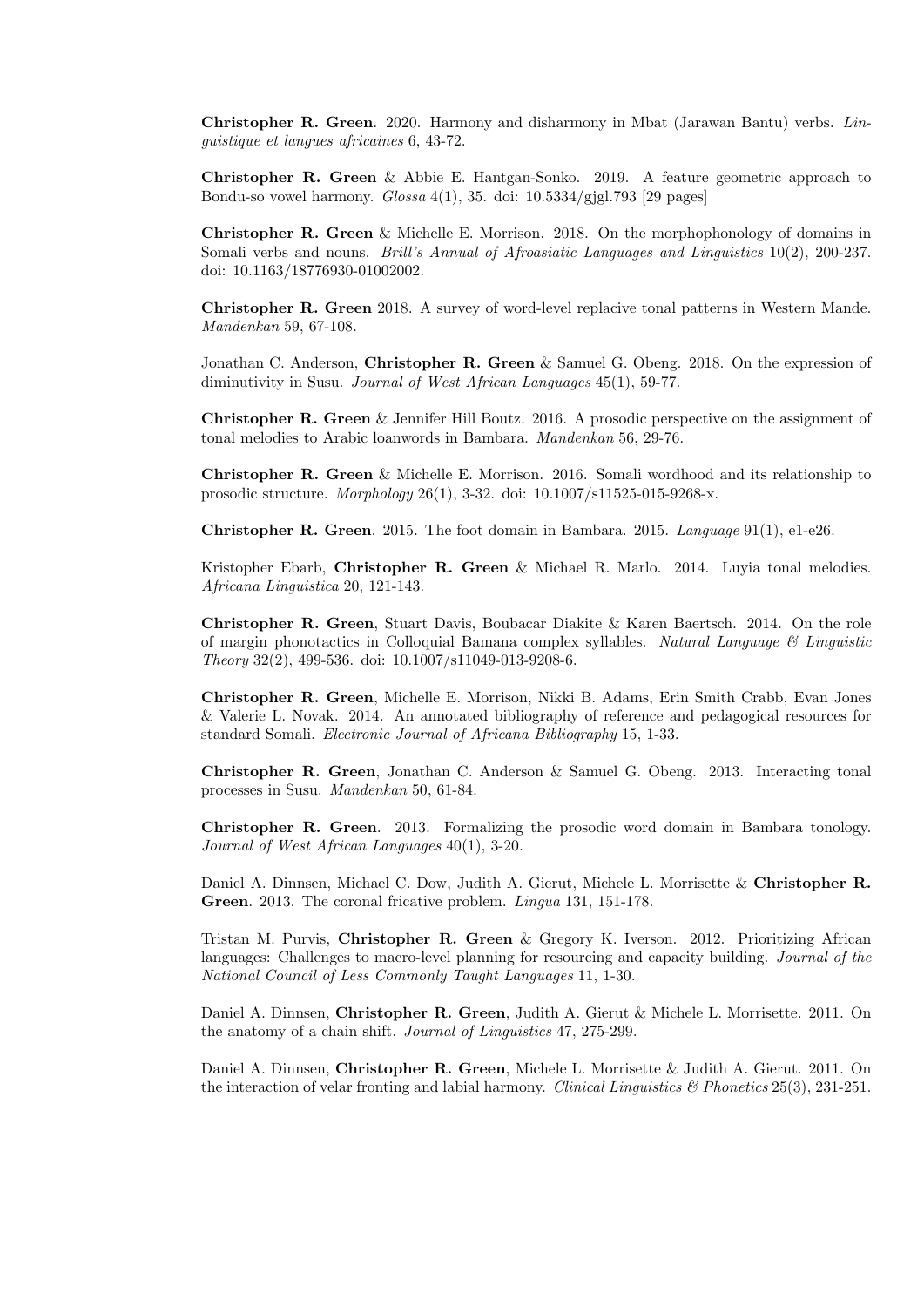|                                                                                | Daniel A. Dinnsen, Judith A. Gierut, Michele L. Morrisette, Christopher R. Green & Ashley<br>W. Farris-Trimble. 2011. On the interaction of Deaffrication and Consonant Harmony. Journal of<br>Child Language 38, 380-403.                                                                     |
|--------------------------------------------------------------------------------|------------------------------------------------------------------------------------------------------------------------------------------------------------------------------------------------------------------------------------------------------------------------------------------------|
|                                                                                | <b>Christopher R. Green &amp; Ashley W. Farris-Trimble. 2010. Voice contrast and cumulative faith-</b><br>fulness in Luwanga nouns. Studies in African Linguistics $39(2)$ , 183-233.                                                                                                          |
|                                                                                | Christopher R. Green. 2009. Prosody and intonation in Non-Bantu Niger-Congo languages: An<br>annotated bibliography. Electronic Journal of Africana Bibliography 11, 1-45.                                                                                                                     |
|                                                                                | <b>Christopher R. Green</b> & Boubacar Diakite. 2008. Emergent syllable complexity in Colloquial<br>Bamana. Journal of West African Languages 35(1-2), 45-56.                                                                                                                                  |
|                                                                                | <b>Christopher R. Green.</b> 2008. Discursive strategies in political speech: The words of Dr. Bingu<br>wa Mutharika. Issues in Political Discourse Analysis $2(1)$ , 59-74.                                                                                                                   |
| <b>OTHER JOURNAL</b><br>ARTICLES                                               | <b>Christopher R. Green</b> 2018. Moving ahead with replacive tone in Mande: A brief response to<br>Konoshenko. Mandenkan 59, 121-129.                                                                                                                                                         |
| ARTICLES &<br>CHAPTERS IN<br>PREPARATION                                       | <b>Christopher R. Green</b> & Nicola Lampitelli. Exponing the Somali subject marker: influences of<br>prosodic structure on tonal neutralization.                                                                                                                                              |
|                                                                                | <b>Christopher R. Green</b> & Rebecca Grollemund. On the classification and relationship of Jarawan<br>languages to Mbam-Bubi (A31-A40-A60).                                                                                                                                                   |
| <b>BOOKS</b>                                                                   | Christopher R. Green. under review (under contract with Mouton de Gruyter). Somali grammar.<br>$[484 \text{ pages}]$                                                                                                                                                                           |
|                                                                                | Christopher R. Green, Michael R. Marlo, & Michael J. K. Diercks. in progress (Proposal accepted<br>in the Contemporary African Linguistics series at Language Science Press). Wanga tonology. [426]<br>pages                                                                                   |
| <b>DISSERTATION</b>                                                            | Christopher R. Green. 2010. Prosodic phonology in Bamana (Bambara): Syllable complexity,<br>metrical structure, and tone. (Rutgers Optimality Archive-1115) [310 pages]                                                                                                                        |
| <b>EDITED VOLUMES</b>                                                          | Samuel G. Obeng & Christopher R. Green (eds.). 2017. African linguistics in the 21st century:<br><i>Essays in honor of Paul Newman.</i> Grammatical analyses of African languages, Volume 55. Cologne:<br>Rüdiger Köppe.                                                                       |
| <b>EDITED</b><br><b>CONFERENCE</b><br>PROCEEDINGS AND<br><b>WORKING PAPERS</b> | Michael R. Marlo, Nikki B. Adams, Christopher R. Green, Michelle Morrison & Tristan M.<br>Purvis (eds.). 2011. Selected Proceedings of the 42nd Annual Conference on African Linguistics.<br>Somerville, MA: Cascadilla Press.                                                                 |
|                                                                                | Jonathan C. Anderson, Christopher R. Green & Samuel G. Obeng (eds.). 2009. IULC Working<br>Papers in Linguistics, Volume 8: African Linguistics Across the Discipline. Bloomington, IN: IULC<br>Publications.                                                                                  |
| PAPERS IN EDITED<br><b>VOLUMES</b><br>(PEER-REVIEWED)                          | <b>Christopher R. Green</b> & Rebecca Grollemund. in progress. Jarawan languages and their con-<br>nection to Bantu A31-A40-A60. In Rebecca Grollemund, Derek Nurse & John Watters (eds.), The<br>Bantoid languages and Cameroonian Bantu - continuity and discontinuity. [invited submission] |
|                                                                                | Christopher R. Green, Michael R. Marlo & Michael Diercks. in press. Wanga (JE32a). In<br>Lutz Marten, Nancy C. Kula, Jochen Zeller & Ellen Hurst (eds.), The Oxford guide to the Bantu<br>languages. Oxford, UK: Oxford University Press. [invited submission]                                 |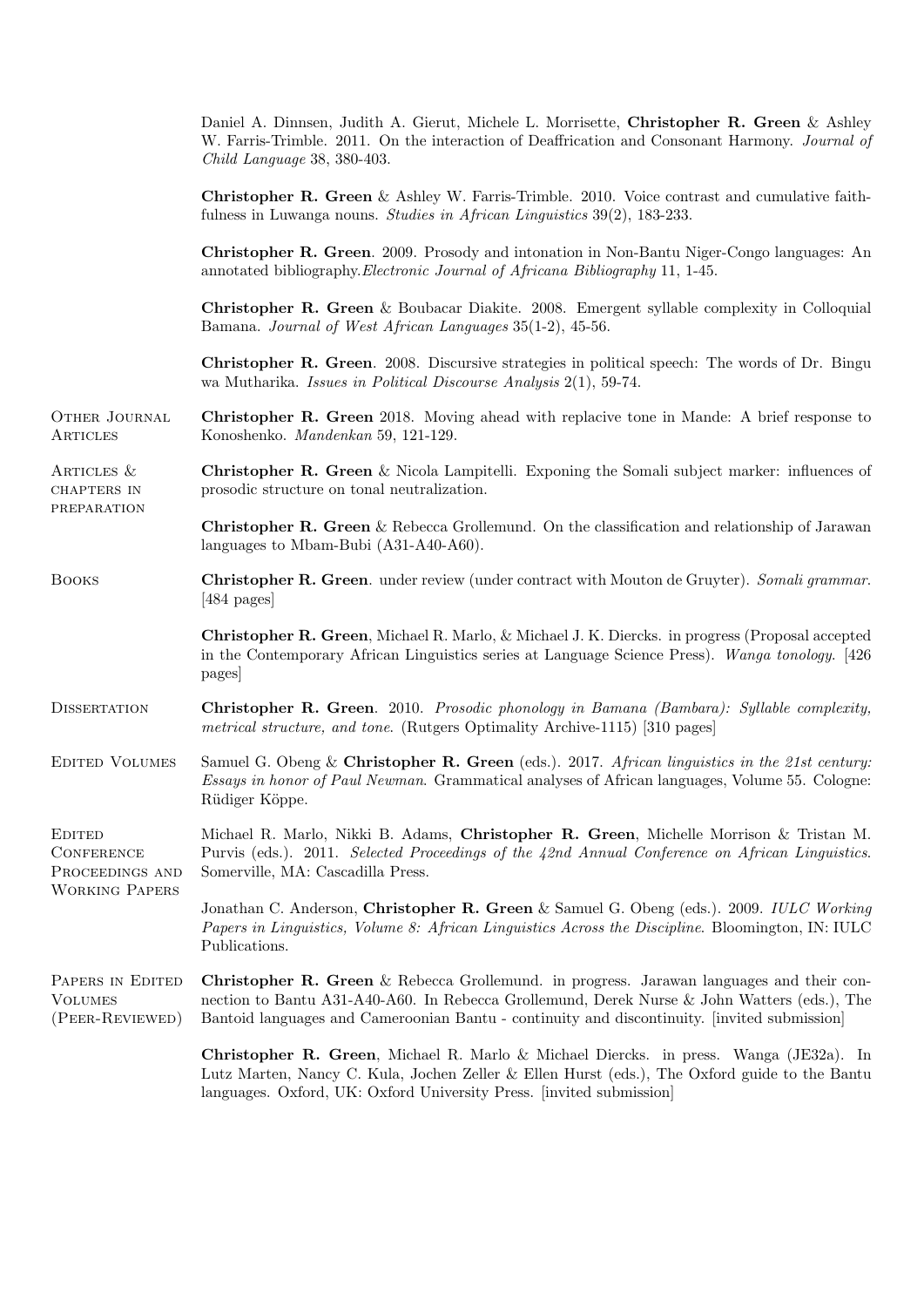Christopher R. Green & Evan Jones. 2019. Notes on the morphology of Marka (Af-Ashraaf). In Emily Clem, Peter Jenks & Hannah Sande (eds.), Theory and description in African linguistics: Selected papers from the 47th Annual Conference on African Linguistics, 119-133. Berlin: Language Science Press.

Wendell Kimper, William Bennett, Christopher Green & Kristine Yu. 2019. Acoustic correlates of harmony classes in Somali. In Emily Clem, Peter Jenks & Hannah Sande (eds.), Theory and description in African linguistics: Selected papers from the 47th Annual Conference on African Linguistics, 199-212. Berlin: Language Science Press.

Samuel G. Obeng & Christopher R. Green. 2017. Introduction. In Samuel G. Obeng & Christopher R. Green (eds.), African linguistics in the 21st century: Essays in honor of Paul Newman, 9-12. Cologne: Rüdiger Köppe.

Christopher R. Green & Michael C. Dow. 2017. The morphophonology of animate and inanimate nouns in Najamba (Dogon). In Samuel G. Obeng & Christopher R. Green (eds.), African linguistics in the  $21$ st century: Essays in honor of Paul Newman, 57-69. Cologne: Rüdiger Köppe.

Christopher R. Green & Stuart Davis. 2014. Superadditivity and limitations on syllable complexity in Bambara words. In Ashley W. Farris-Trimble & Jessica Barlow (eds.), Perspectives on Phonology, Theory, and Acquisition: Papers in honor of Daniel A. Dinnsen, 223-247. Amsterdam: John Benjamins.

Christopher R. Green. 2013. On the role of prosodic structure in French loanword incorporation into Bambara. In Olanike Ola Orie & Karen W. Sanders (eds.), Selected Proceedings of the 43rd Annual Conference on African Linguistics: Linguistic Interfaces in African Languages, 90-105. Somerville, MA: Cascadilla Proceedings Project.

Christopher R. Green, Stuart Davis, Boubacar Diakite & Karen Baertsch. 2012. Domainrestricted reduction: A proposal for segmental feet in Bamana. In Bruce Connell and Nicholas Rolle (Eds.) Selected Proceedings of the 41st Annual Conference on African Linguistics: African Languages in Contact, 1-9. Somerville, MA: Cascadilla Proceedings Project.

Christopher R. Green. 2012. Paradigm uniformity in Luwanga derived nouns. In Matthias Brenzinger & Anne-Maria Fehn (eds.), Proceedings of the 6th World Congress of African Linguistics, Cologne 2009, 407-417. Cologne: Rdiger Kppe.

Christopher R. Green. Compacité tonale and the Bamana prosodic word domain. 2011. In Indiana University Linguistics Club Online Working Papers: Volume 11. Bloomington, IN: IULC Publications.

Christopher R. Green, Stuart Davis, Boubacar Diakite & Karen Baertsch. 2009. Syncope and the drive towards minimization in Colloquial Bamana. In Jonathan C. Anderson, Christopher R. Green & Samuel G. Obeng (Eds.), Indiana University Linguistics Club Working Papers in Linguistics, Volume 8: African Linguistics Across the Discipline, 109-131. Bloomington, IN: IULC Publications.

**PUBLISHED** REVIEWS (INVITED) Christopher R Green. 2018. Review of Africa's endangered languages. edited by Jason Kandybowicz and Harold Torrence. Language 94(3), 717-720.

> Christopher R. Green. 2013. Review of A phonetic and phonological account of the Civili vowel duration. by H.S. Ndinga-Koubma-Binza. The Phonetician, the bulletin of ISPhS, 93-95.

> Christopher R. Green. 2010. Review of The paradox of third-wave democratization in Africa: The Gambia under AFPRC-APRC rule, 1994-2008. by Adoulaye Saine. Africa Today 56(2), 106-108.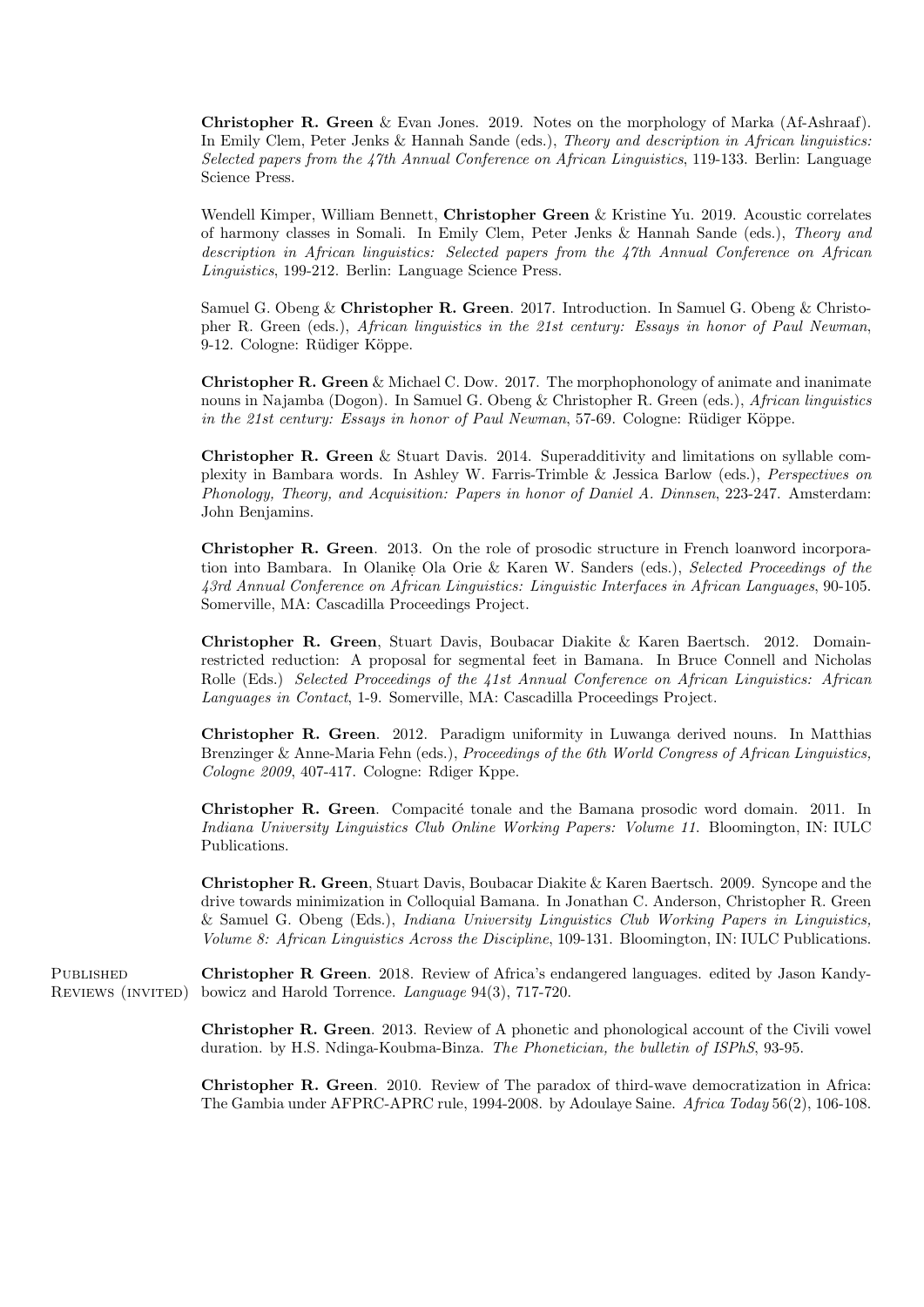Christopher R. Green. 2009. Review of Radicalism and cultural dislocation in Ethiopia, 1960- 1974. by Messay Kabede. Africa Today 56(1), 113-114.

Samuel G. Obeng and Christopher R. Green. 2008. Review of The handbook of discourse analysis. D. Schiffrin, D. Tannen, and H. E. Hamilton, eds. World Englishes 27(1), 144-147.

PUBLISHED BOOK Christopher R. Green. in progress. Review of A grammar of Seenku. by Laura McPherson. The NOTICES AND Linguist List.

**REVIEWS** 

Christopher R. Green. 2019. Review of Tone analysis for field linguists. by Keith Snider. The Linguist List, May 30.

Christopher R. Green. 2018. Review of Syllable weight in African Languages. by Paul Newman. The Linguist List, January 31.

Christopher R. Green. 2017. Review of A grammar of Dazaga. by Josiah K. Walters. The Linguist List, June 8.

Christopher R. Green. 2013. Review of Prosody Matters: Essays in honor of Elisabeth Selkirk. by Toni Borowsky, Shigeto Kawahara & Mariko Sugahara. eLanguage, September 2.

Christopher R. Green. 2011. Review of Zialo: The newly-discovered Mande language of Guinea. by Kirill Babaev. eLanguage, October 14.

Christopher R. Green. 2011. Review of The handbook of the syllable. Ed. by Eric Raimy and Charles Cairns. The Linguist List, October 3.

Christopher R. Green. 2011. Review of The languages of Urban Africa. Ed. by Fiona McLaughlin. eLanguage, April 1.

Christopher R. Green. 2011. Review of Onsets: Suprasegmental and prosodic behaviour. by Nina Topintzi. The Linguist List, January 14.

Christopher R. Green. 2010. Review of Strength relations in phonology. Ed. by Kuniya Nasukawa and Phillip Backley. eLanguage, December 17.

Christopher R. Green. 2010. Review of Natural phonetics and tonetics. by Luciano Canepari. eLanguage, March 27.

PRESENTATIONS Christopher R. Green. Minimality, margins, and metrical structure: More on the mora in Somali. Submitted to ACAL 52. Gainesville, FL. April 2021.

> \*Soyoung Kim & Christopher R. Green. Copular constructions in Mbat: Grammatical and classificatory considerations. Submitted to ACAL 52. Gainesville, FL. April 2021.

> Christopher R. Green & Michael R. Marlo. Stem tone neutralization in Wanga verb tone: a path to predictability?. 8th International Conference on Bantu Languages. Essex, UK. June 2020. [cancelled due to COVID-19]

> \*Elizabeth A. Elton  $&\mathcal{L}$  Christopher R. Green. On the tonal system of Atiavi Anlo, an Ewe variety with five tone levels. ACAL 51. New Brunswick, NJ. May 2020. [cancelled due to COVID-19]

> Maria Konoshenko & Christopher R. Green. The development of tonal head markers in Mande compounds: Between phonology and grammar. 19th International Morphology Meeting. Vienna,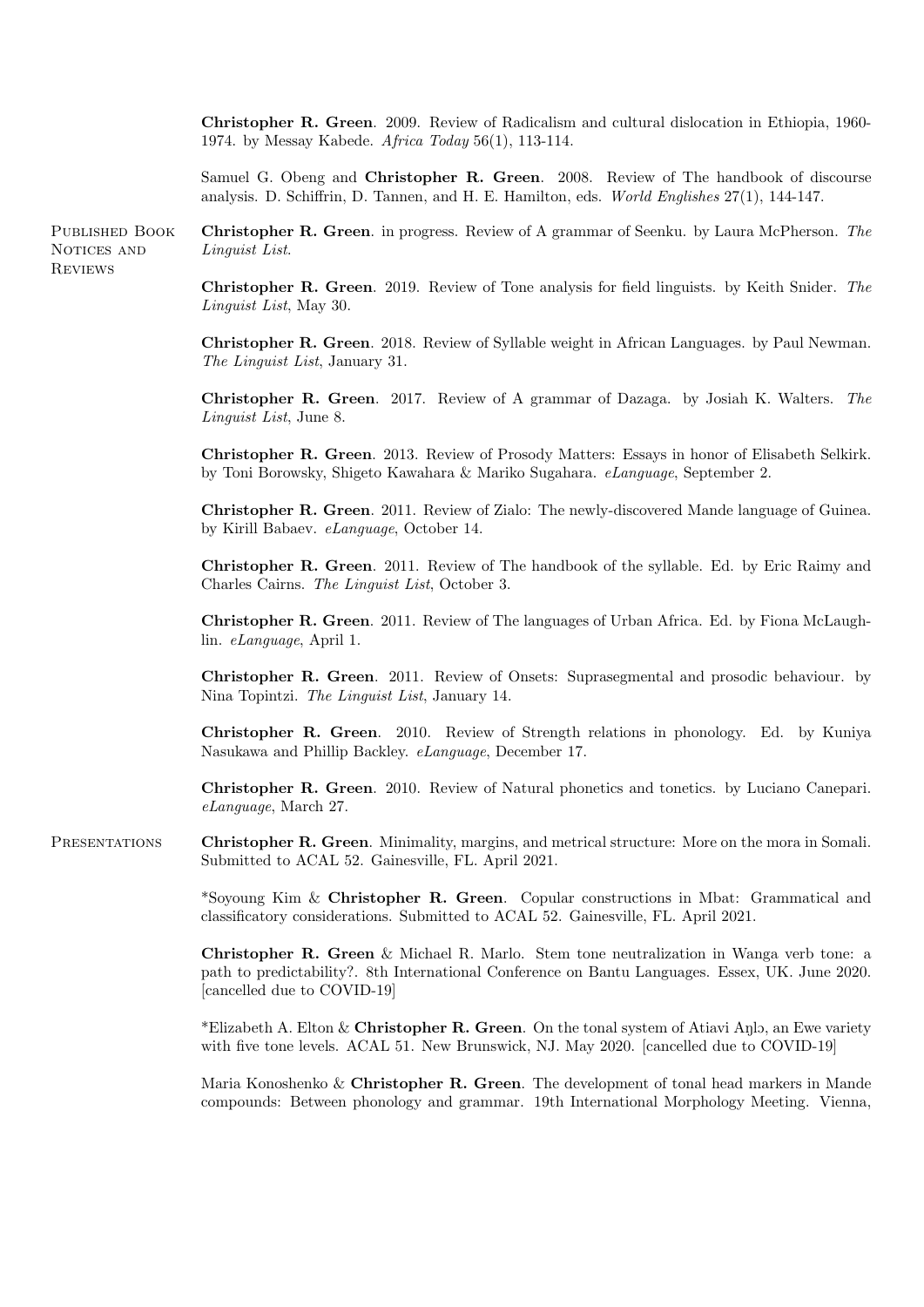Austria. February 2020.

Christopher R. Green & \*Milkatu Garba. Taking stock of Mbat (Jarawa) grammar, Part 1: Verb extensions, TAM, and pronoun inflection. ACAL 50. Vancouver, BC. May 2019.

Christopher R. Green & Michael R. Marlo. Something old, something new, something borrowed, plus a few: On the origin of Wanga noun tone melodies. ACAL 50. Vancouver, BC. May 2019.

Christopher R. Green & Abbie E. Hantgan-Sonko. Word minimality and contextual moraicity in Bondu-so sonorants. WOCAL 9. Rabat, Morocco. August 2018.

Christopher R. Green. Head and spread: Towards a unified account of Manding tone. WOCAL 9. Rabat, Morocco. August 2018.

Christopher R. Green & Abbie E. Hantgan-Sonko. Word-level ATR symmetry: Insights from Bondu So vowel harmony. GLOW 41. Budapest, Hungary. April 2018.

Christopher R. Green Headedness and prosodic restructuring in Mande. 49th Annual Conference on African Linguistics. East Lansing, MI. March 2018.

Michael C. Dow, Christopher R. Green & Ryan Hendrickson. Elucidating Dogon prosodic structures: the case of lateral 'flip-frop' in Beni (Dogon). 48th Annual Conference on African Linguistics. Bloomington, IN. March 2017.

Christopher R. Green. Towards a typology of 'tonal compactness' in Mande. 48th Annual Conference on African Linguistics. Bloomington, IN. March 2017.

Alison M. Tseng, Erica B. Michael, Jared A. Linck, Sarah Perret & Christopher R. Green. Empirical examination of a phonetically-based measure of between-language similarity. Psychonomic Society 57th Annual Meeting. Boston, MA. November 2016.

Christopher R. Green & Michael R. Marlo. On the expression of Melodic H in Wanga: (In)variable targets and tonal interactions. Bantu 6. Helsinki, Finland. June 2016.

Wendell Kimper, Kristine Yu, Will Bennett & Christopher R. Green. Acoustic correlates of harmonic classes in Somali. 47th Annual Conference on African Linguistics. Berkeley, CA. March 2016.

Christopher R. Green & Evan Jones. A first look at the morphophonology of Marka (Af-Ashraaf) and a comparison to its neighbors. 47th Annual Conference on African Linguistics. Berkeley, CA. March 2016.

Christopher R. Green & Michelle E. Morrison. The shortcomings of subject marking in Somali. Annual Meeting of the Linguistics Society of America. Washington, DC. January 2016.

Kristopher J. Ebarb, Christopher R. Green, Michael R. Marlo, David Odden & Mary Paster. An introduction to Luyia tone. 46th Annual Conference on African Linguistics. Eugene, OR. April 2015.

Christopher R. Green & Michael R. Marlo. Wanga verb phrase tonology. 46th Annual Conference on African Linguistics. Eugene, OR. April 2015.

Michelle E. Morrison & Christopher R. Green. Interface domains in Somali verbs. 43th North American Conference on Afroasiatic Linguistics. Washington, DC. February 2015.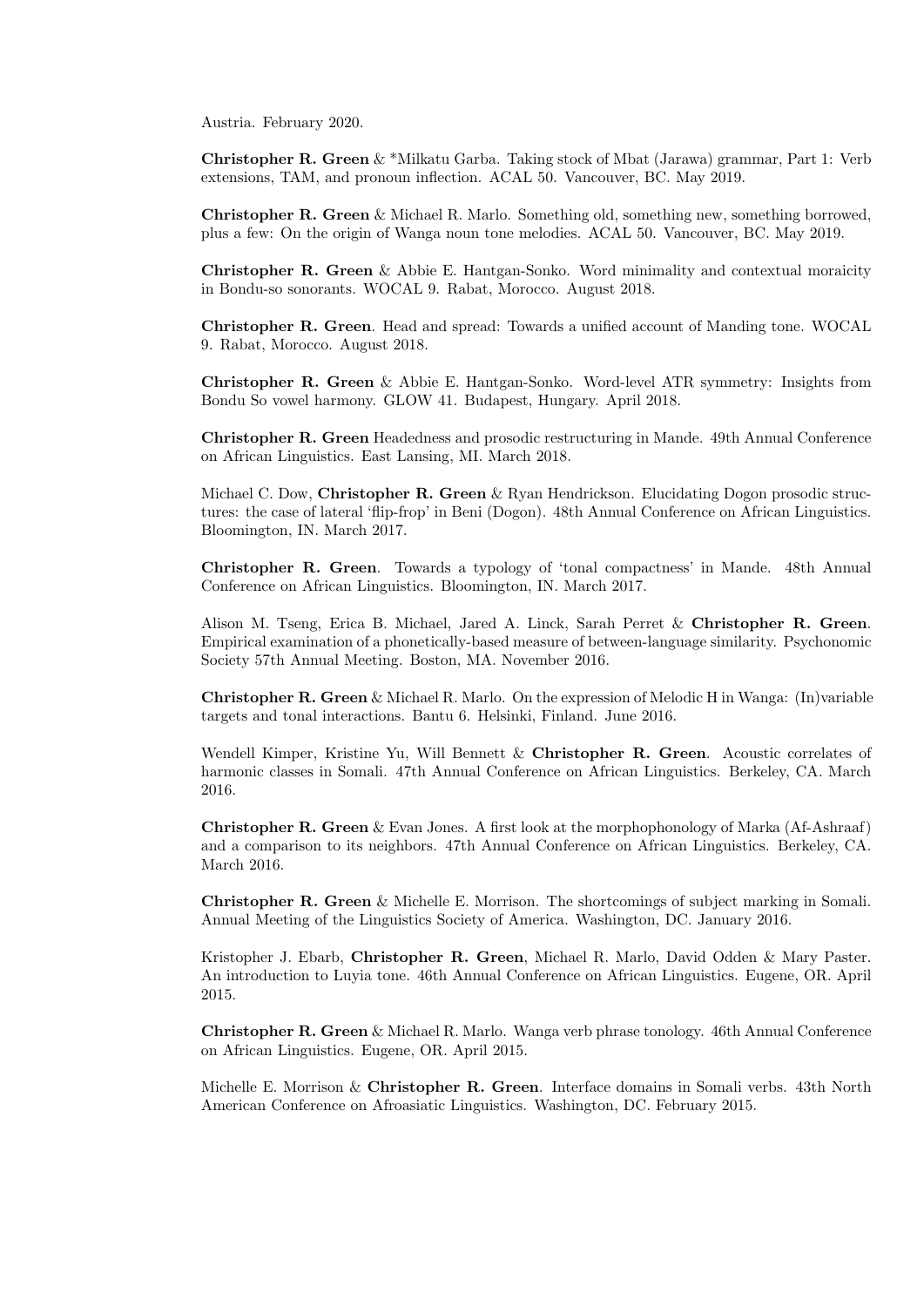Christopher R. Green & Michelle E. Morrison. On the realization, representation, and prosodic function of Somali topic-marking. 12th Old-World Conference in Phonology. Barcelona, Spain. January 28-30, 2015.

Michelle E. Morrison, Christopher R. Green, Nikki Adams & Erin Smith Crabb. Integrating descriptive and computational approaches in language documentation and resource development. International Conference on Language Documentation and Conservation. Honolulu, HI. February/March, 2015.

Erica Michael, Gregory Colflesh, Valerie Karuzis, Michael Key, Svetlana Cook, Noah Silbert, Christopher R. Green, Evelyn Browne, C. Anton Rytting, Eric Pelzl & Michael Bunting. Discrimination and identification training for Mandarin and Korean speech perception. Annual Meeting of the Psychonomic Society. Long Beach, CA. November 22, 2014.

Nikki Adams, Christopher R. Green, Evan Jones, Corey A. Miller, Jay Ritch, and Mark Vinson. Electronic corpora development for low-density languages: Persian and Somali exemplars. Technology LEARN Workshop. Columbia, MD. August 5-6, 2014.

Christopher R. Green & Michelle E. Morrison. 'One tone per word' is not enough: Revisiting diagnostics for Somali wordhood. 45th Annual Conference on African Linguistics. Lawrence, KS. April 17-19, 2014.

Kira Gor, Svetlana V. Cook, Gregory Colflesh, Christopher R. Green, Valerie Karuzis, Michael Key, Erica Michael, C. Anton Rytting & Noah Silbert. Effects of statistical learning and perceptual difficulty on the acquisition of non-native phonological contrasts. Georgetown University Round Table on Languages and Linguistics. Washington, DC. March 13-16, 2014.

Christopher R. Green & Jennifer Hill Boutz. Effects of weight incongruity on tonal melody assignment: Resolving prominences in Arabic loanword incorporation into Bambara. CUNY Conference on Weight in Phonology and Phonetics. New York, NY. January 16-17, 2014.

Michelle Morrison & Christopher R. Green. PASAGLOSSA with a Regional Focus: CASLs Africa enhancements. American Association for Applied Linguistics. Dallas, TX. March 16-19, 2013.

Steve Huffman & Christopher R. Green. Mapping the worlds linguistic diversity. American Association for Applied Linguistics. Dallas, TX. March 16-19, 2013.

Christopher R. Green. Superadditivity effects in Bambara. 44th Annual Conference on African Linguistics. Washington, DC. March 6-8, 2013.

Steve Huffman & Christopher R. Green. PASAGLOSSA: Mapping the worlds linguistic diversity. International Conference on Language Documentation and Conservation. Honolulu, HI. February 28-March 3, 2013.

Michelle Morrison & Christopher R. Green. Resourcing African languages: Regional-specific enhancements to PASAGLOSSA. International Conference on Language Documentation and Conservation. Honolulu, HI. February 28-March 3, 2013.

Christopher R. Green & Michael R. Marlo. Tonal representations in Wanga verbs. 10th Old World Conference on Phonology. Istanbul, Turkey. January 16-19, 2013.

Christopher R. Green. Tonal melody assignment in Arabic loans into Bambara: Prominence vs. tonal markedness. 45th Annual Meeting of the Societas Linguistica Europaea. Stockholm, Sweden.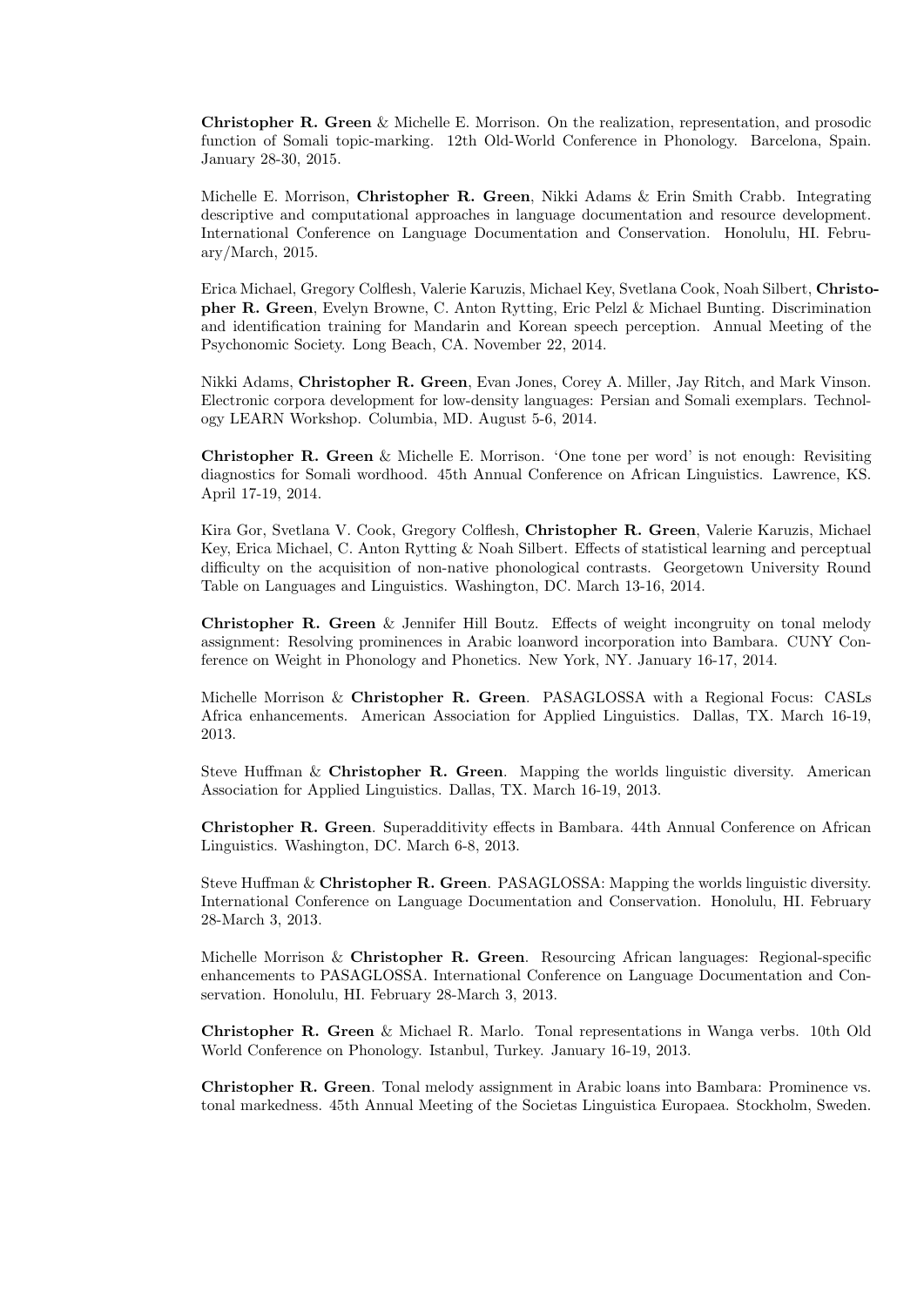August 29-September 1, 2012.

Michelle E. Morrison & Christopher R. Green. Tools and resources facilitating familiarization and training in extremely under-resourced languages. Africa and South Asia LEARN. Madison, WI. June 18-19, 2012.

Christopher R. Green & Linda M. Marshall. Enhancing aural African language identification through modernized materials and curriculum. Africa and South Asia LEARN. Madison, WI. June 18-19, 2012.

Christopher R. Green, Michelle E. Morrison, Nikki B. Adams, Tristan M. Purvis & Linda M. Marshall. A dynamic approach to prioritizing African languages. Africa and South Asia LEARN. Madison, WI. June 18-19, 2012.

Nikki B. Adams, Christopher R. Green, Tristan M. Purvis, Michelle E. Morrison & Linda M. Marshall. A defined methodology for African language prioritization: Plans for long term pay-off. 15th Annual National Council of Less Commonly Taught Languages Conference. Madison, WI. April 26-29, 2012.

Christopher R. Green. A foot-based account of French loanword adaptation into Bambara. 43rd Annual Conference on African Linguistics. New Orleans, LA. March 15-17, 2012.

Christopher R. Green. Boundary-triggered tone spreading in the prosodic word domain: New insights into compacit tonale in Bambara. 3rd Colloque Mand, Paris, France. September 14-17, 2011.

Christopher R. Green, Jonathan C. Anderson & Samuel G. Obeng. Tonal melodies in Susu nominal constructions. 42nd Annual Conference on African Linguistics. College Park, MD. June 10-12, 2011.

Christopher R. Green. Segmental and tonal feet in Bamana(Bambara): Evidence for uniform structure. 42nd Annual Conference on African Linguistics. College Park, MD. June 10-12, 2011.

Christopher R. Green. An unexpected role for the prosodic word domain in Bamana compounding: Revisiting compacité tonale. 19th Manchester Phonology Meeting. Manchester, UK. May 19-21, 2011.

Tristan M. Purvis, Gregory K. Iverson & Christopher R. Green. Prioritizing African languages: Dilemmas of macro-level planning for resourcing and capacity building. 14th National Council of Less Commonly Taught Languages Annual Conference. Madison, WI. April 7-11, 2011.

Michael C. Dow  $&\&$  Christopher R. Green. On the seemingly opaque morphophonology of Najamba (Dogon). 16th Mid-Continental Workshop on Phonology. Evanston, IL. October 29-31, 2010.

Christopher R. Green & Stuart Davis. Avoiding multiple complexities in the prosodic word: Minimization in Colloquial Bamana. 18th Manchester Phonology Meeting, Manchester, UK. May 20-22, 2010.

Christopher R. Green, Stuart Davis, Boubacar Diakite & Karen Baertsch. Margins and metrical structure: Constraining minimization in Colloquial Bamana. 41st Annual Conference on African Linguistics, Toronto, Ontario, Canada. May 6-8, 2010.

Daniel A. Dinnsen, Judith A. Gierut, Michele L. Morrisette,Christopher R. Green & Ashley W. Farris-Trimble. Chickens kick n chew, but tigers do too: The interacting error patterns problem.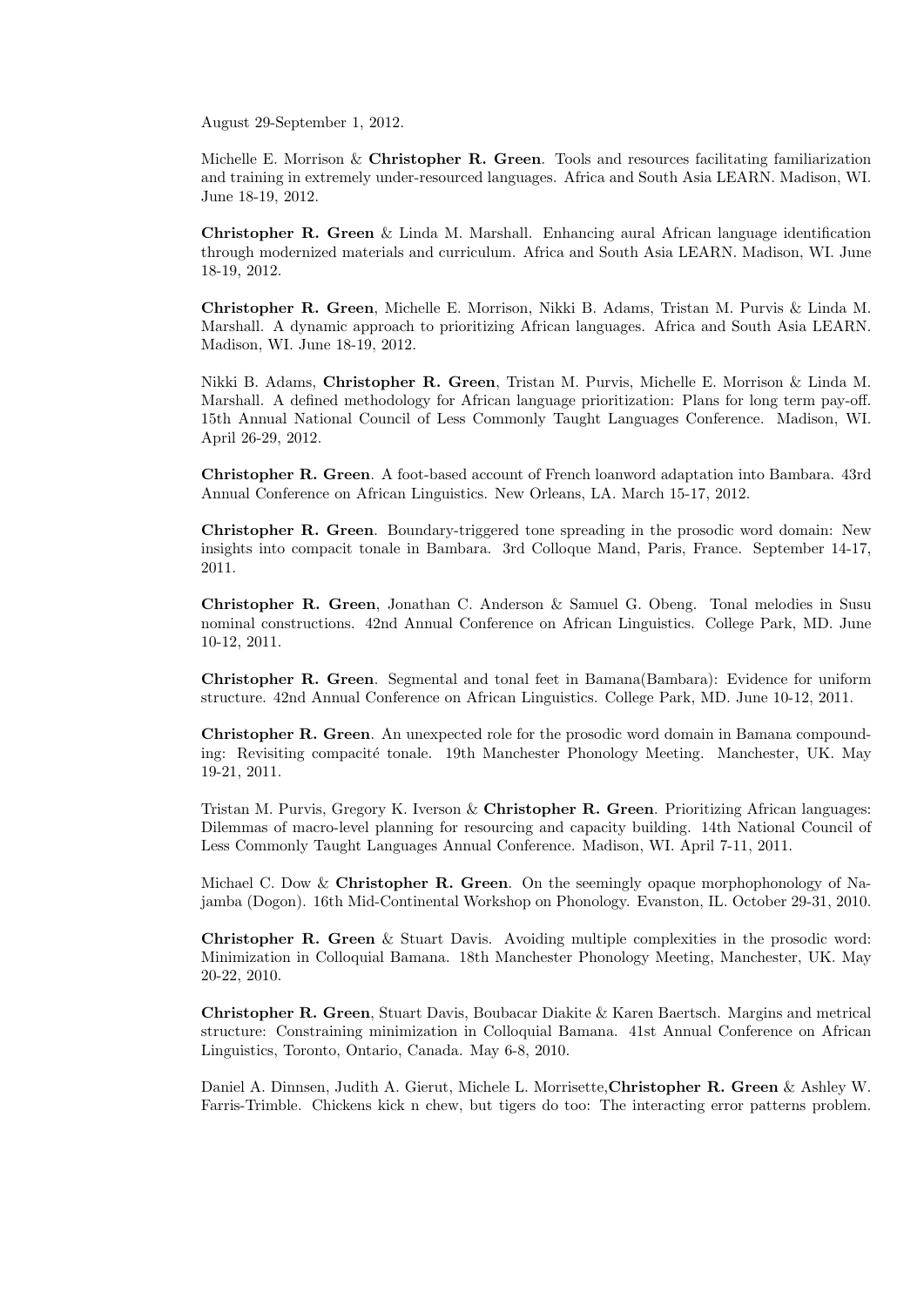15th Mid-Continental Workshop on Phonology, Bloomington, IN. October 9-11, 2009.

Christopher R. Green. Paradigm uniformity in Luwanga derived nouns. 6th World Congress on African Linguistics, Cologne, Germany. August 17-21, 2009.

Christopher R. Green, Stuart Davis, Boubacar Diakite & Karen Baertsch. Syncope in Bamana: In support of a Split-Margin Approach to the syllable. 40th Annual Conference on African Linguistics, Champaign, IL. April 9-11, 2009.

Christopher R. Green, Stuart Davis, Boubacar Diakite & Karen Baertsch. Syncope in Bamana. 14th Annual Mid-Continental Workshop on Phonology, Minneapolis, MN. October 17-19, 2008.

Christopher R. Green. Nasal deletion in Class 9/10 and its effect on augment use. 39th Annual Conference on African Linguistics, Athens, GA. April 20, 2008.

Invited Talks Title TBD. ICU Linguistics Colloquium series. International Christian University. [online]. June 12, 2021.

> On the microtypology of tonal head marking in Mande nominals. Indiana University Linguistics Colloquium series. [online]. March 26, 2021.

> When exception masks intention: structural conditions on tonal neutralization in Somali subject marking. Princeton Phonology Forum [online]. March 19-21, 2021.

> On the development of tonal head marking in Mande nominal constructions. Russian Academy of Sciences [online]. February 1, 2021. [with Maria Konoshenko]

> On the nature and realization of tonal head markers in Mande compounds. Princeton Phonology Forum, Princeton University. April 10-11, 2020. [postponed due to COVID-19]

> Prosodic and morphosyntactic conditions on Somali cliticization. Workshop on Somali grammar, University of Gothenburg (Sweden). October 3-4, 2019.

Towards a typology of 'tonal compactness' in Mande. University of Ottawa. March 8, 2017.

Reversive tone in Luyia: Motivating /L/ vs. /∅/ in Wanga verbs. SUNY Buffalo, October 14, 2016.

Matches (and mismatches) in prosodic and grammatical structure: Somali phonology and its interfaces. University of Toronto, March 11, 2016.

Matches (and mismatches) in prosodic and grammatical structure: Somali phonology and its interfaces. Syracuse University, March 8, 2016.

Luyia structure and tone: A collaborative research project. (with Michael Marlo) University of Nairobi, February 25, 2016.

Matches (and mismatches in prosodic and grammatical structure: Somali phonology and its interfaces. Rutgers University, January 29, 2016.

Prosodic domains, recursion, and the organization of prominence. Rutgers University, January 28, 2016.

Investigating prosodic structure in African languages. University of Maryland, April 24, 2015.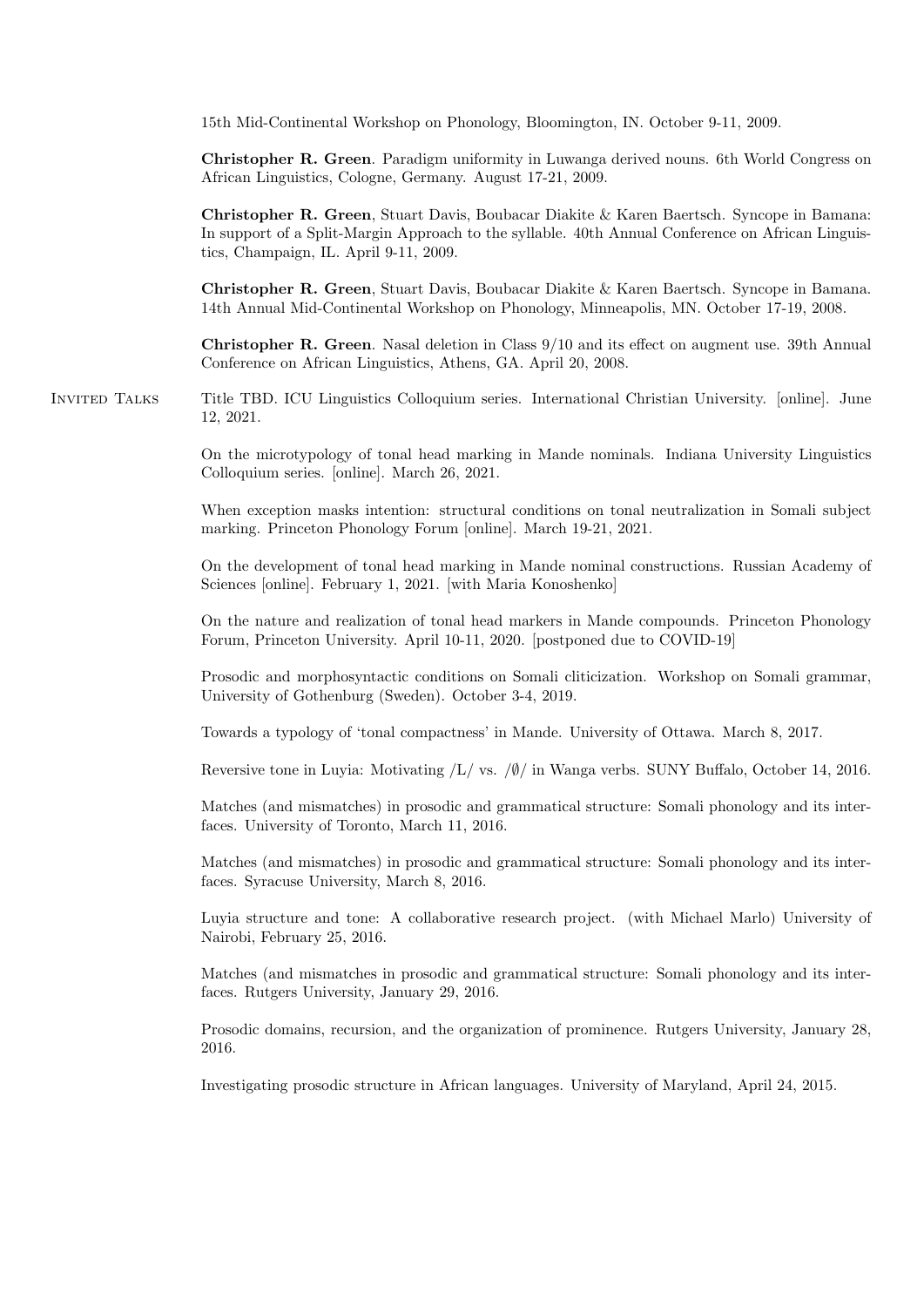Invited Panels (UMD-CASL) The prosodic hierarchy in phonological analysis. University of Missouri, April 7, 2015. Phonology and its interfaces in Somali: Matches (and mismatches) in prosodic and grammatical structure. University of Missouri, April 6, 2015. On the manifestation of prominence in prosodic domains. West Virginia University, February 27, 2014. Simplifying but becoming more complex: Colloquial Bambara vs. the Urban Standard in Bamako, Mali. Indiana University, November 2, 2010. US National Science Foundation. [online] January 27-29th, 2021. US National Science Foundation. Arlington, VA. December 9-11, 2019. Boren awards selection panel for Africa. Institute of International Education. New York, NY. March 8, 2019. Finding, evaluating, and adapting learning resources for critical African languages. LCTL LEARN, September 28, 2015. Alternative careers for language scientists. University of Maryland, Winter Storm, January 15, 2015. Christopher R. Green. 2016. Kanuri morphology for natural language processing. (DO0091, Objective 2).

**TECHNICAL REPORTS** 

> Christopher R. Green. 2016. Somali grammar for natural language processing. (DARPA LORE-LAI).

> Christopher R. Green. 2015. CASL Introductory Structural Sketches for African Languages: Fula. (DO0050, Objective 2).

> Erica B. Michael, Gregory Colflesh, Valerie Karuzis, Michael Key, Svetlana Cook, Noah H. Silbert, Christopher R. Green, Evelyn Browne, C. Anton Rytting, Eric Pelzl & Michael Bunting. 2015. Perceptual training for second language speech perception: Validation study to assess the efficacy of a new training regimen. (DO0054, Objective 4)

> Michelle E. Morrison, Christopher R. Green  $\&$  Erin Smith Crabb. 2015. Mapping overlays for African languages: Urban languages and gateway languages. (DO0050, Objective 1).

> Jared Linck, Christopher R. Green, Cathy Doughty & Nina Hamedani. 2015. Improving accuracy of domain/topic identification. (DO0043, Objective 18a).

> Martyn Clark, Carrie Bonilla, Christopher R. Green, Ewa Golonka, Nina Hamedani & Jared Linck. 2015. Identifying data types for characterizing learner behaviors. (DO0043, Objective 21).

> Christopher R. Green, Carrie Bonilla, Ewa Golonka, C. Anton Rytting, Jared A. Linck & Catherine J. Doughty. 2015. Linguistic and metadata features of Somali to inform learning platform development. (DO0043, Objective 20b).

> **Christopher R. Green & Jared A. Linck. 2015. Increasing the efficacy of Somali content filtering** in the LanguageNation learning platform. (DO0043, Objective 20c).

> **Christopher R. Green & Jonathan C. Anderson.** 2015. Future needs and capabilities strategy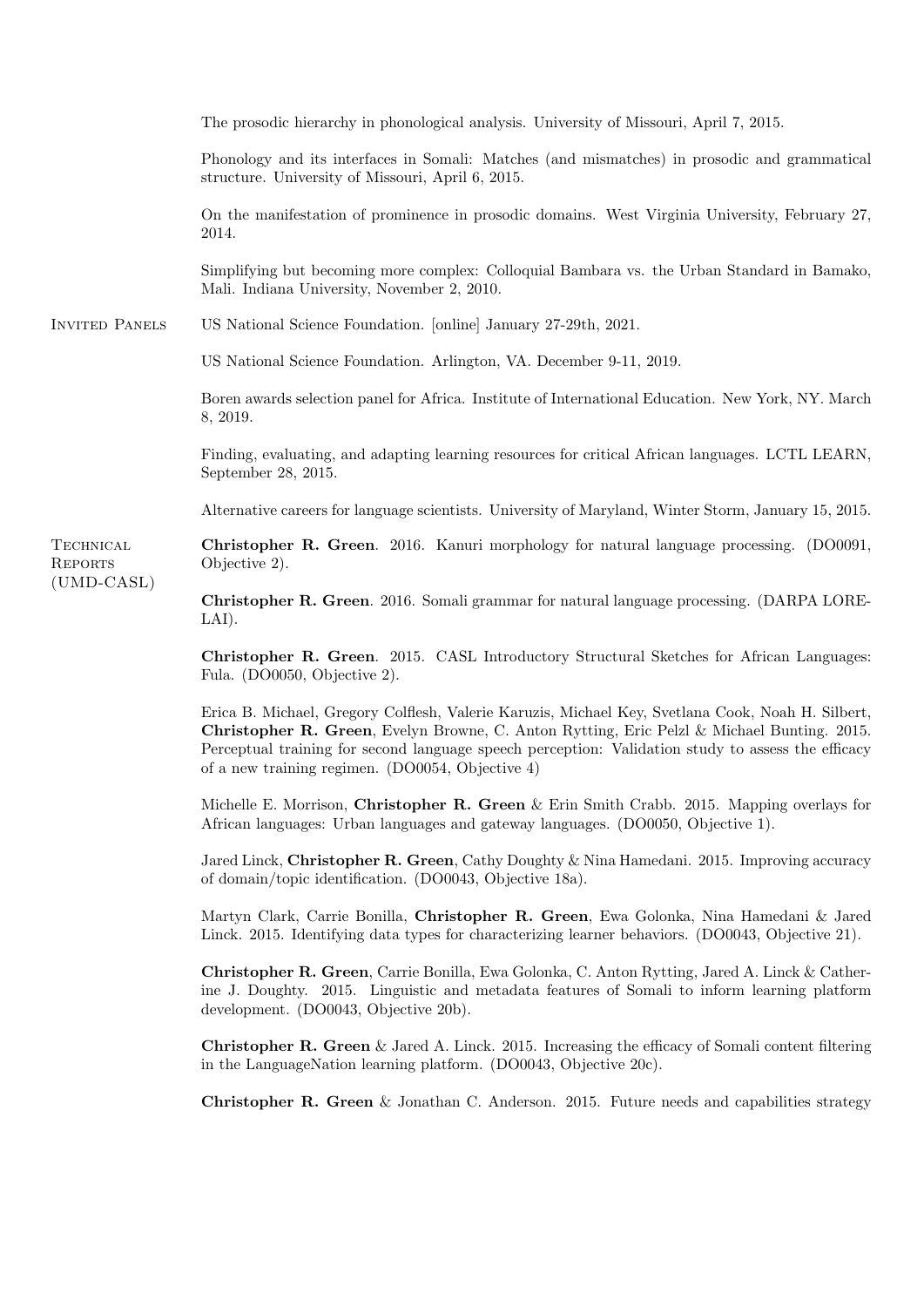for Africa: Horn of Africa surge languages, Part 2. (DO0050, Objective 1).

Christopher R. Green, Michelle E. Morrison & Nikki B. Adams. 2015. A grammar of Common Somali (9 chapters plus appendices). (DO0050, Objective 2).

Claudia M. Brugman, Christopher R. Green, Michael Key, Amalia Gnanadesikan & Jared Linck. 2015. Foundations for Applied Cross-Training (FACT). (DO0058, Objective 4).

Christopher R. Green, Ewa Golonka, Nikki Adams, Carrie Bonilla, Martyn Clark, Medha Tare & Evan Jones. 2014. Objectives, methods, and techniques for surge Somali acquisition and instruction. (DO0043, Objective 2).

Christopher R. Green, Corey Miller, Ewa Golonka, Carrie Bonilla, Martyn Clark, Nikki Adams, Evan Jones, Thomas Triebwasser Prado & Jared Linck. 2014. Objectives, methods, and techniques for learning in LanguageNation: Recommendations for Persian maintenance and Somali surge instruction. (DO0043, Objective 1/2).

Jared A. Linck, Martyn Clark, Christopher R. Green, Ewa Golonka, Carrie Bonilla & Evan Jones. 2014. HLT analytics for automated fetching: Criteria to select analytics for inclusion in the LanguageNation platform. (DO0037, Objective 3.1).

Christopher R. Green, Nikki B. Adams, Evan Jones, Jay Ritch & Justin Gaertner. 2014. LanguageNation: HLT tools for Somali. (DO0043, Objective 6).

Christopher R. Green, Michelle E. Morrison, Evan Jones, Nikki Adams & Erin Smith Crabb. 2014. A grammar of Common Somali (3 chapters): The Somali language and its people, Phonetics and phonology; Nouns and noun phrases. (DO0050, Objective 2).

Claudia M. Brugman, Christopher R. Green, Michael Key & Jared Linck. 2014. Adapting field methods and techniques to one-on-one language learning: Foundations for Applied Cross-Training (FACT). (DO0058, Objective 4).

Michelle E. Morrison, Erin Smith Crabb, Leyla Baggson & Christopher R. Green. 2014. Mapping overlays for African languages: Lingua francas, macrolanguages, and language prioritization. (DO0050, Objective 1).

Christopher R. Green, Michelle E. Morrison & Erin Smith Crabb. 2014. Future needs and capabilities strategy for Africa: Horn of Africa surge languages, Part 1. (DO0050, Objective 1).

Christopher R. Green, Evan Jones & Erin Smith Crabb. 2014. Geo-tagged placenames for Somali languages. (DO0050, Objective 1).

Christopher R. Green. 2013. CASL Introductory Structural Sketches for African Languages: Soninke. (TTO 1001, Objective 2).

Christopher R. Green. 2013. CASL Introductory Structural Sketches for African Languages: Somali. (TTO 1001, Objective 2).

Christopher R. Green, Michelle E. Morrison, Erin Smith Crabb, Nikki B. Adams & Linda Murphy Marshall. 2013. Draft curriculum for Aural Identification of African Languages. (TTO 1001, Objective 3).

Christopher R. Green, Michelle E. Morrison, Erin Smith Crabb, Brook Hefright & Thomas J. Conners. 2013. Improving capabilities in under-resourced languages of Africa and Southeast Asia.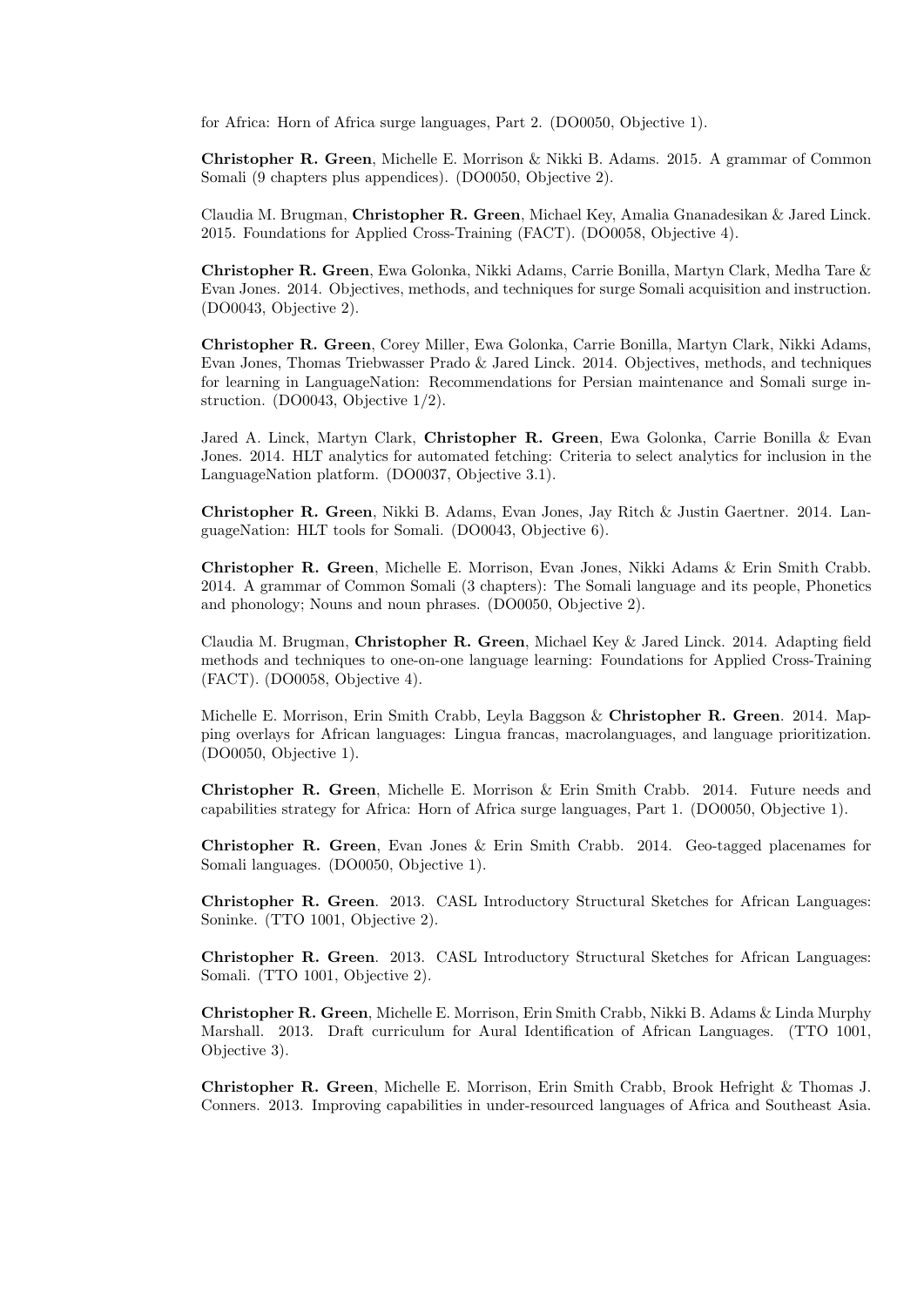(TTO 1001, Objective 1).

Claudia Brugman, Christopher R. Green, Alina Twist & Jared Linck. 2013. New perspectives on cross-training and conversion. (Cross-Training).

Martyn Clark, Christopher R. Green, Corey Miller, Karen Vatz, Thomas Prado & Evan Jones. 2013. Assessment challenges in online instruction: Appropriate assessment in online learning. (DO0043, Objective 7).

Noah H. Silbert, Christopher R. Green, Valerie Karuzis, Michael Key, Gregory Colflesh, Svetlana Cook, C. Anton Rytting, Erica Michael & Michael Bunting. 2013. Perceptual training for second language speech perception. (TTO 1001, Objective 1).

Erin Smith Crabb, Michelle E. Morrison & Christopher R. Green. 2013. Annotated Swahili bibliography. (TTO 1001, Objective 2).

William Burns, Jared A. Linck, Catherine J. Doughty, Christopher R. Green & Corey Miller. 2013. Bringing CASL Tools to the Language Nation Platform. (DO0043, Objective 5).

Erica Michael, Gregory Colfesh, Svetlana Cook, Christopher R. Green, Michael Key, C. Anton Rytting, Noah Silbert, Evelyn Browne & Valerie Karuzis. 2013. Speech perception training: Executive Summary. (TTO 2013, Objective 2).

Erica B. Michael, Gregory Colflesh, Valerie Karuzis, Michael Key, Svetlana Cook, Noah S. Silbert, Christopher R. Green, Evelyn Browne, C. Anton Rytting, Eric Pelzl & Michael Bunting. 2013. Perceptual Training for Second Language Speech Perception: Validation Study to Assess the Efficacy of a New Training Regimen. (TTO 2013, Objective 4).

Christopher R. Green, Michelle E. Morrison, Erin Smith Crabb, Tristan M. Purvis & Nikki B. Adams. 2012. Access to contemporary language data helps to combat the African language challenge. (TTO 1228, Objective 1).

Christopher R. Green. 2012. CASL Introductory Structural Sketches for African Languages: Bambara. (TTO 1228, Objective 2).

Christopher R. Green. 2012. Phonetics for Language Identification. (TTO 1228, Objective 3).

Christopher R. Green, Tristan M. Purvis, Nikki B. Adams, Michelle E. Morrison & Linda Murphy-Marshall. 2011. Language futures in the African context: A methodology for prioritization and capacity building. (TTO 1228, Objective 1).

## TEACHING Syracuse University

| CAS101, First Year Forum: Introduction to Linguistic Fieldwork | <b>Fall 2016</b>             |
|----------------------------------------------------------------|------------------------------|
| LIN201, The Nature and Study of Language                       | Fall 2017-2018, 2020-2021    |
| LIN251, English Words                                          | <b>Fall 2016</b>             |
| LIN301/LIN601, Introductory Linguistic Analysis                | <b>Fall 2016</b>             |
| LIN305/LIN605, Linguistic Structure of English                 | Fall 2018, 2020              |
| LIN406/606, Field Methods in Linguistics                       | Spring 2018, 2020, Fall 2021 |
| LIN431/LIN631, Phonological Analysis                           | Spring 2017-2021             |
| LIN451/LIN651, Morphological Analysis                          | Spring 2017                  |
| LIN731, Advanced Phonology                                     | Fall 2017, Spring 2019, 2021 |
| LIN690, Independent Study                                      |                              |
|                                                                |                              |

Turkish morphophonology **Fall 2016**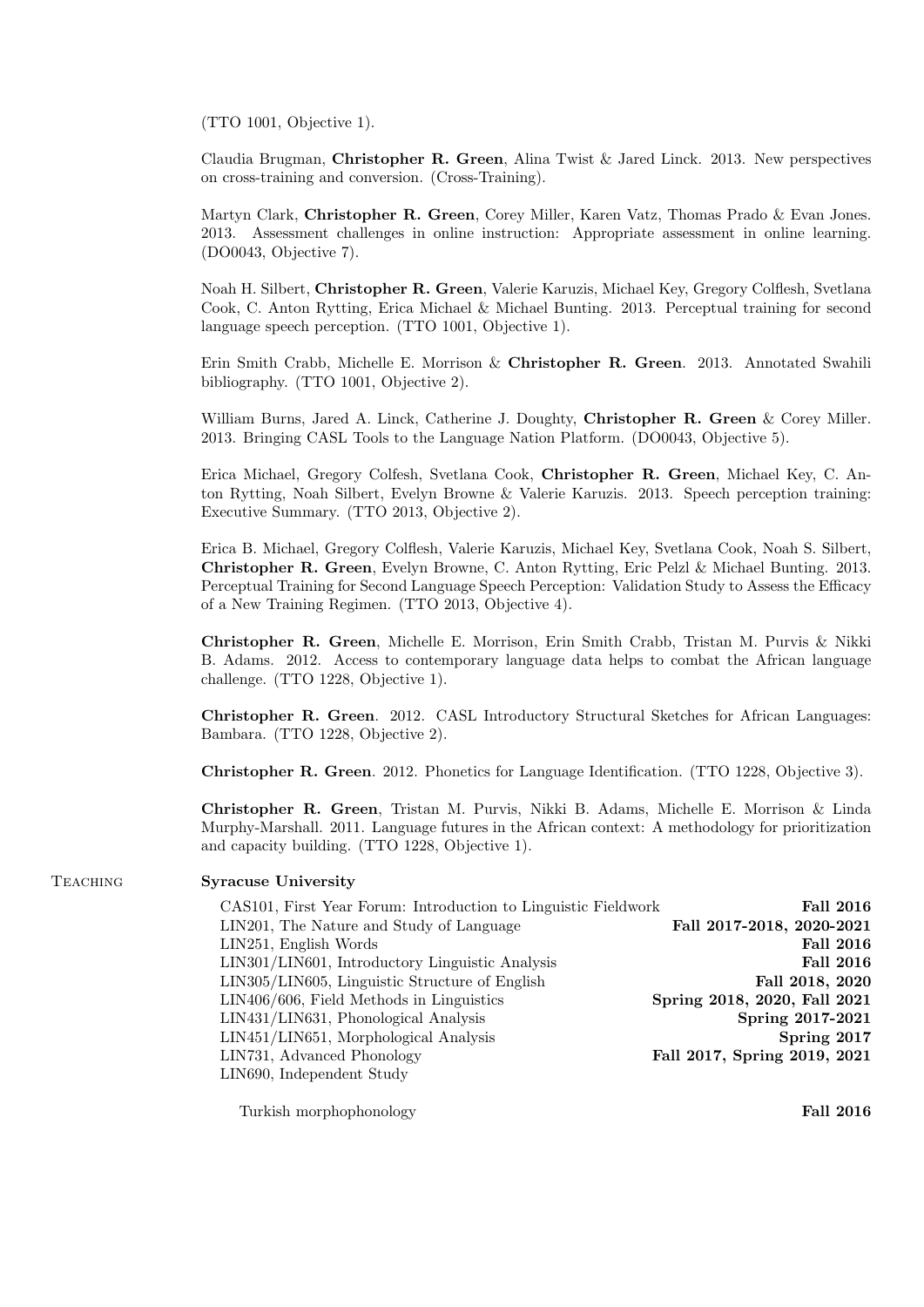|                             | Morphological analysis of Wanga narratives<br>The verbal system of Mbat                                                          | Summer 2017<br>Spring 2020               |
|-----------------------------|----------------------------------------------------------------------------------------------------------------------------------|------------------------------------------|
|                             | <b>University of Maryland</b>                                                                                                    |                                          |
|                             | L321, Phonology                                                                                                                  | <b>Fall 2015</b>                         |
|                             | <b>Indiana University</b>                                                                                                        |                                          |
|                             | $L303/L503$ , Introduction to Linguistic Analysis<br>(Instructor of Record)                                                      | Summer 2008                              |
|                             | L542, Introduction to Phonological Analysis<br>(Associate Instructor)                                                            | <b>Fall 2010</b>                         |
| OTHER TEACHING              | Tonal phenomena beyond the word. Indiana University. October 20, 2020. (via Zoom)                                                |                                          |
|                             | Today's linguistic field experience: in situ, in the diaspora, and online. Indiana University.<br>September 23, 2020. (via Zoom) |                                          |
|                             | What is prosody? University of Minnesota, October 9, 2014.                                                                       |                                          |
| <b>ADVISING</b>             | <b>Syracuse University</b>                                                                                                       |                                          |
|                             | Nese Demir, MA thesis chair                                                                                                      | 2016-2017                                |
|                             | Deniz Satik, MA thesis reader                                                                                                    | 2017                                     |
|                             | Kübranur Toplar, MA thesis reader<br>Soyoung Kim, MA thesis reader                                                               | 2019<br>2020                             |
|                             | Elizabeth Elton, MA thesis reader                                                                                                | 2020                                     |
|                             | Remi Kobayashi, MA thesis defense chair<br>Azusa Tojo, MA thesis defense chair                                                   | 2018<br>2020                             |
|                             | MA Concentration Advisor for Linguistic Theory<br>BA Major and Minor, TESOL Minor Advisor                                        | Spring 2019<br>2020-present              |
| <b>EXTERNAL</b><br>ADVISING | Jeremy Coburn, PhD committee member (Indiana University)                                                                         | 2021-                                    |
| EDITORIAL                   | Editorial Board, Mandenkan                                                                                                       | $2017$ - $\ensuremath{\mathrm{present}}$ |
|                             | Scientific Committee, Linguistique et Langues Africaines                                                                         | $2019$ - present                         |
|                             | Editorial Board, Issues in Political Discourse Analysis<br>Editorial Assistant, Language                                         | $2010 - 2014$<br>$2009 - 2010$           |
|                             | Editorial Assistant, Issues in Political Discourse Analysis                                                                      | $2009 - 2010$                            |
| <b>REVIEWING</b>            | Journals<br>Africa Today (2011)                                                                                                  |                                          |
|                             | Canadian Journal of Linguistics (2015)                                                                                           |                                          |
|                             | Glossa $(2016)$                                                                                                                  |                                          |
|                             | Issues in Political Discourse Analysis (2013)<br>Italian Journal of Linguistics (2019)                                           |                                          |
|                             | Journal of African Languages and Linguistics (2015x2, 2016, 2019)                                                                |                                          |
|                             | Journal of West African Languages (2014, 2017x2, 2020)                                                                           |                                          |
|                             | Language $(2017x2, 2018)$<br>Language in Africa (2020)                                                                           |                                          |
|                             | Language Sciences (2018x2)                                                                                                       |                                          |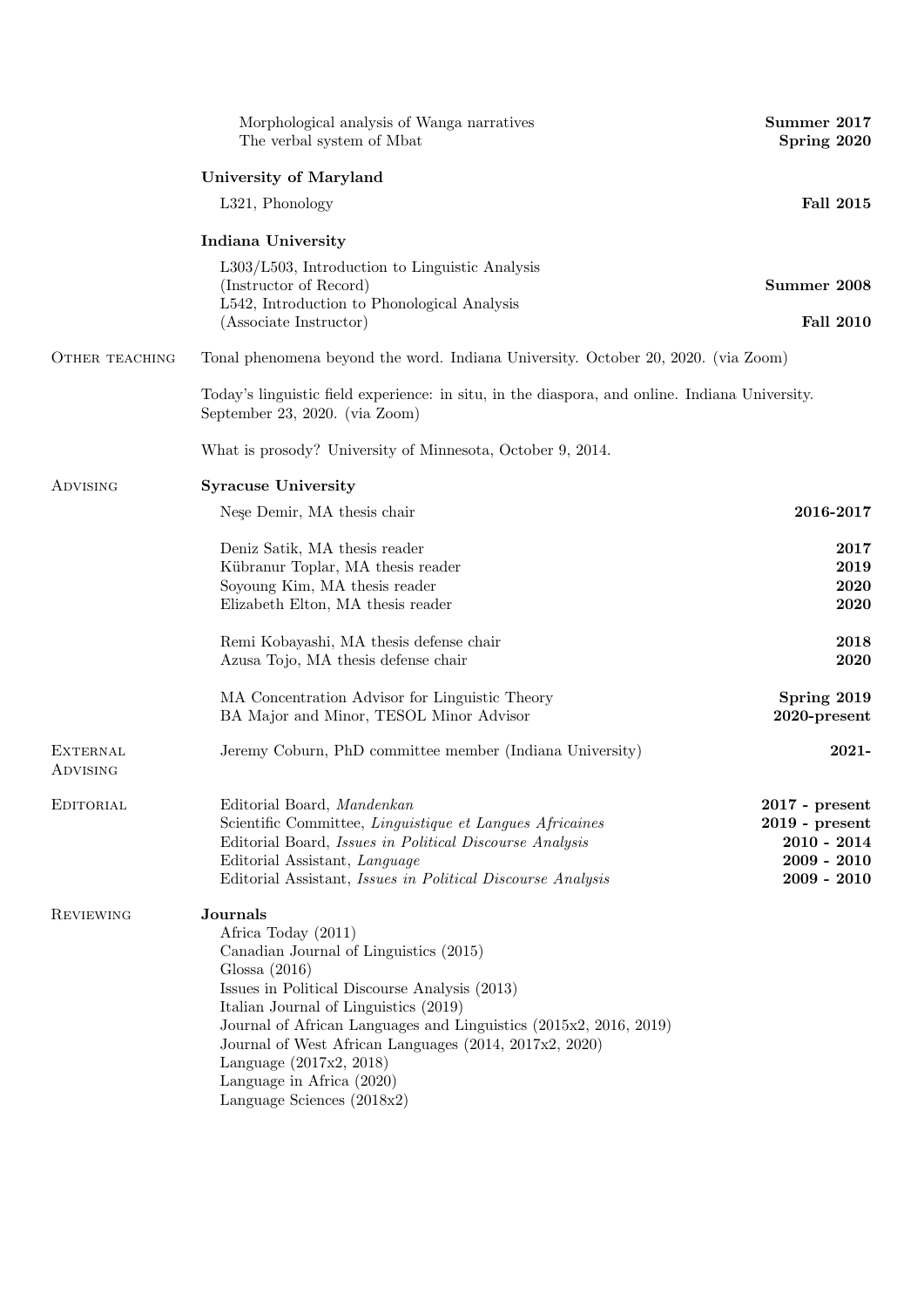Lingua (2015) Linguistic Analysis (2013) Linguistique et langues africaines (2020) Mandenkan (2014, 2016, 2017) Natural Language and Linguistic Theory (2016, 2017x2, 2018) Phonology (2014, 2018) Poznan Studies in Contemporary Linguistics (2019) Stellenbosch Papers in Linguistics (2019, 2020) Studies in African Linguistics (2016) Studies in Language (2019)

# Edited volumes

Indiana University Online Working Papers in Linguistics (2008) Oxford University Press (2014) Oxford Guide to the Bantu Languages (2017) Proceedings of the Annual Conference on African Linguistics (2011-2014, 2016, 2017, 2020)

# Books

Cambridge University Press (2020)

### Abstracts

42nd Annual Conference on African Linguistics 44th Annual Conference on African Linguistics 51st Annual Conference on African Linguistics Linguistics Society of America (2015, 2017, 2019) Tonal Aspects of Language (2016) Canadian Linguistic Association (2017) Annual Meeting on Phonology - (2018, 2019, 2020)

#### Grants

US National Science Foundation - Linguistics (2019)

| CONFERENCES AND<br><b>WORKSHOPS</b> | Co-organizer, 15th Mid-Continental Workshop on Phonology,<br>Indiana University            | 2009        |
|-------------------------------------|--------------------------------------------------------------------------------------------|-------------|
|                                     | Co-organizer, 42nd Annual Conference on African Linguistics,<br>University of Maryland     | 2011        |
|                                     | Co-organizer, Workshop on African Languages and Cultures,<br>University of Maryland-CASL   | 2011        |
|                                     | Program committee, Tonal Aspects of Languages 5th International Symposium,<br>SUNY Buffalo | 2016        |
|                                     | Program committee, 51st Annual Conference on African Linguistics<br>Rutgers University     | <b>2020</b> |
| INSTITUTIONAL<br><b>SERVICE</b>     | Bamana Locale Specialist, ANLoc Afrigen, African Network for Localization                  |             |
|                                     | <b>Syracuse University</b>                                                                 |             |
|                                     | Languages, Literatures, and Linguistics                                                    |             |
|                                     | Faculty Liaison for the Future Professoriate Program                                       | 2020-2021   |
|                                     | <b>Budget Committee</b>                                                                    | 2018-2019   |
|                                     | Chair's Advisory Board                                                                     | 2017-2019   |